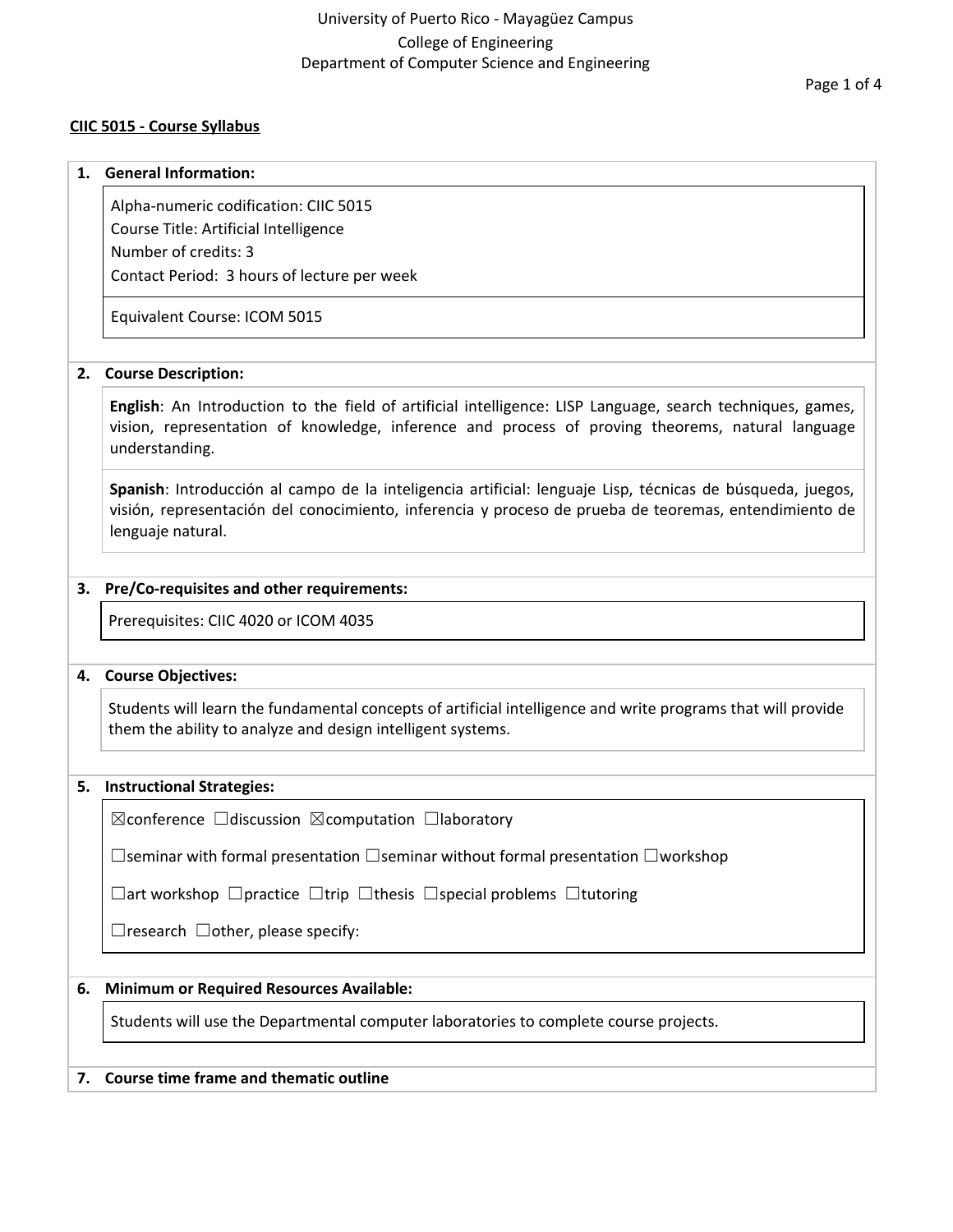| <b>Outline</b>                                                                               | <b>Contact Hours</b> |
|----------------------------------------------------------------------------------------------|----------------------|
| Introduction to AI                                                                           | $\overline{2}$       |
| Programming in the LISP language                                                             | 6                    |
| Problem representation and search techniques                                                 | 6                    |
| Search in game tres                                                                          | 2                    |
| Vision: scene analysis and the blocks world                                                  | 7                    |
| Knowledge representation techniques including logic and<br>semantic networks                 | 7                    |
| Natural language understanding: grammars, parsing and<br>natural language processing systems | 7                    |
| Application of AI in various fields                                                          | 6                    |
| Exams and discussions                                                                        | 2                    |
| Total hours: (equivalent to contact period)                                                  | 45                   |

## **8. Grading System**

 $\boxtimes$ Quantifiable (letters)  $\Box$  Not Quantifiable

## **9. Evaluation Strategies**

|                        | Quantity | Percent |
|------------------------|----------|---------|
| $\boxtimes$ Exams      | 1        | 25%     |
| $\boxtimes$ Final Exam | 1        | 35%     |
| ⊠ Short Quizzes        | $2 - 8$  | 10%     |
| ⊠Oral Reports          | 1        | 5%      |
| $\square$ Monographies |          |         |
| $\square$ Portfolio    |          |         |
| $\boxtimes$ Projects   | 1        | 25%     |
| $\square$ Journals     |          |         |
| $\Box$ Other, specify: |          |         |
| ΤΟΤΑΙ:                 |          | 100%    |

# **10. Bibliography:**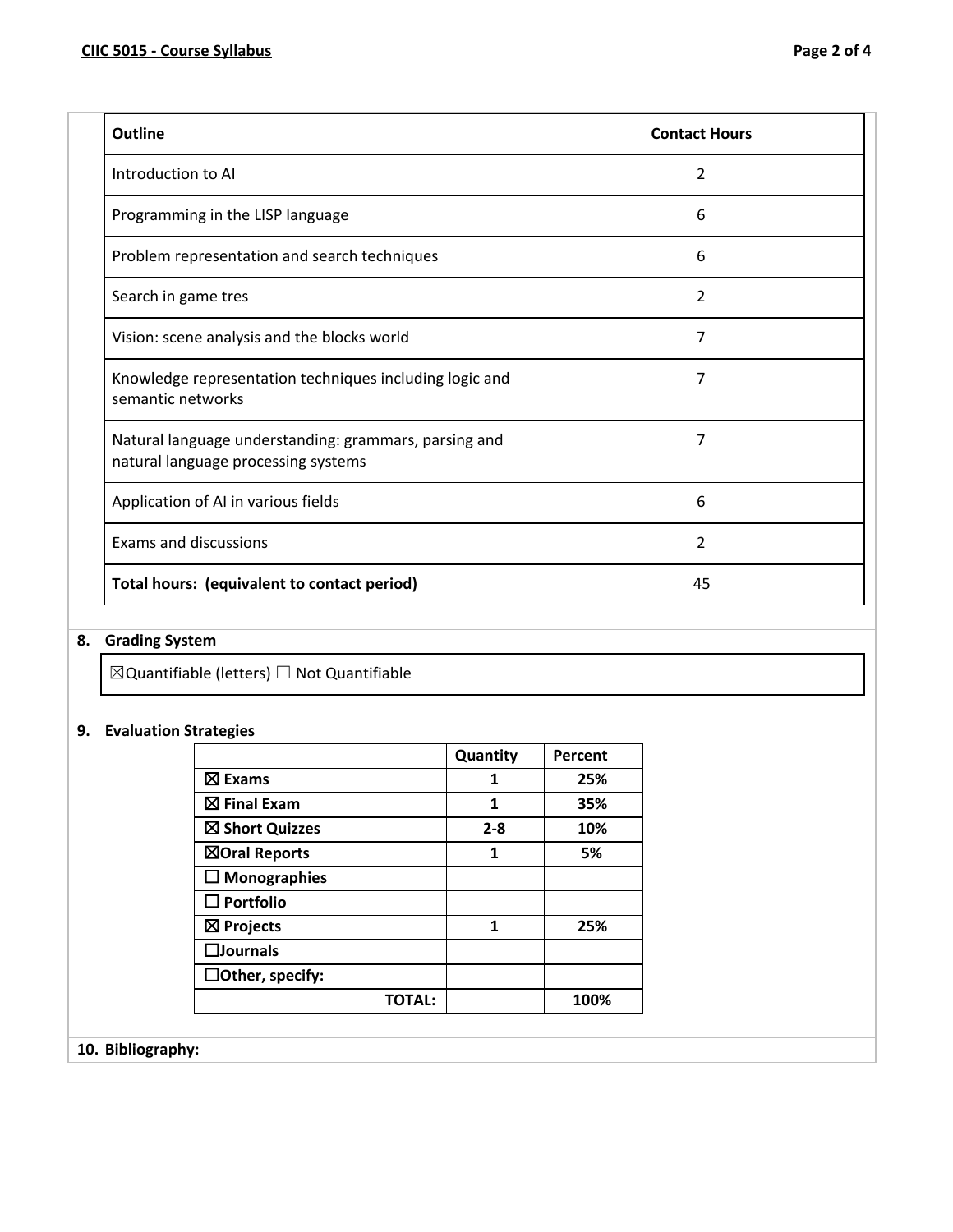- 1. Stuart Russell and Peter Norvig, *Artificial Intelligence: A Modern Approach*, 3rd ed., Prentice Hall, 2009.
- 2. Kevin Warwick, *Artificial Intelligence: The Basics,* Routledge, 2011.
- 3. Stephen Lucci and Danny Kopec, *Artificial Intelligence in the 21st Century*, Mercury Learning, 2012.
- 4. Nils J Nilsson, *Artificial Intelligence: A new Synthesis*. Morgan Kauffman, 1998. [Classic Book] [Available at the Circulation Collection (Q335 .N495 1998), UPRM General Library]

## **11. Course Outcomes**

|    | Upon completion of this course the student will be able to:                                                                                                                             | <b>Program Student</b><br><b>Outcomes Impacted</b> |
|----|-----------------------------------------------------------------------------------------------------------------------------------------------------------------------------------------|----------------------------------------------------|
| 1. | apply trees and graphs to represent solutions to problems in<br>games, decision-making scenarios, and natural language<br>processing.                                                   | 6                                                  |
|    | 2. design, analyze, and implement search and planning algorithms<br>to explore tree-based and graph-based solution spaces in AI<br>problems.                                            | 1, 2                                               |
|    | 3. apply knowledge representation techniques including semantic<br>networks, propositional logic, first-order logic, and uncertain<br>reasoning techniques to implement expert systems. | 6                                                  |
|    | 4. design and analyze predictive algorithms using neural networks,<br>and other contemporary machine learning techniques.                                                               | 2                                                  |
| 5. | implement AI algorithms using functional, and logic programming<br>languages.                                                                                                           | 6                                                  |

### **12. According to Law 51**

Students will identify themselves with the Institution and the instructor of the course for purposes of assessment (exams) accommodations. For more information please call the Student with Disabilities Office which is part of the Dean of Students office (Office #4) at (787)265-3862 or (787)832-4040 extensions 3250 or 3258.

### **13. Academic Integrity**

-The University of Puerto Rico promotes the highest standards of academic and scientific integrity. Article 6.2 of the UPR Students General Bylaws (Board of Trustees Certification 13, 2009-2010) states that academic dishonesty includes, but is not limited to: fraudulent actions; obtaining grades or academic degrees by false or fraudulent simulations; copying the whole or part of the academic work of another person; plagiarizing totally or partially the work of another person; copying all or part of another person answers to the questions of an oral or written exam by taking or getting someone else to take the exam on his/her behalf; as well as enabling and facilitating another person to perform the aforementioned